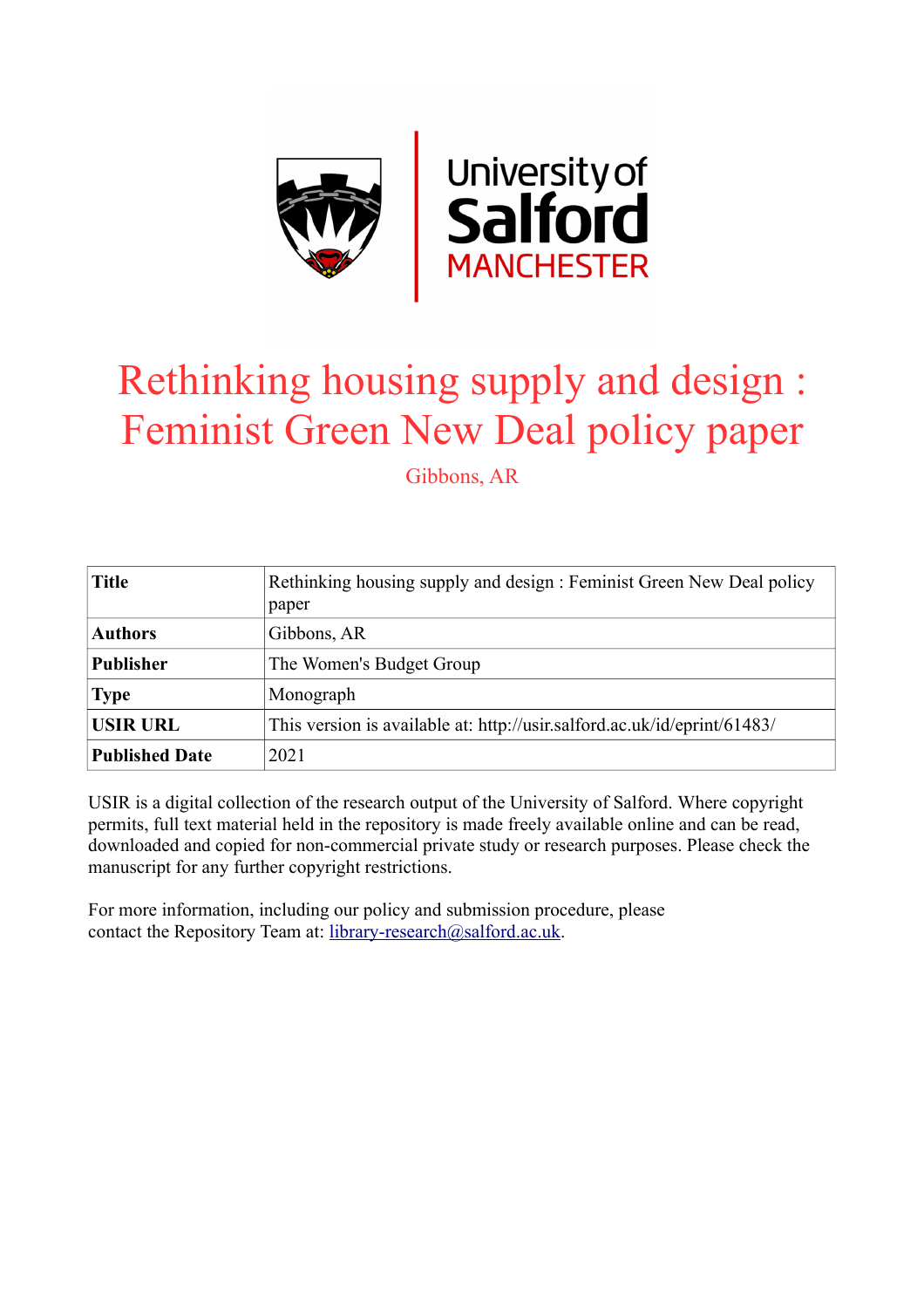# **Rethinking Housing Supply and Design**

**Feminist Green New Deal Policy Paper**





**#GreenCaringEconomy**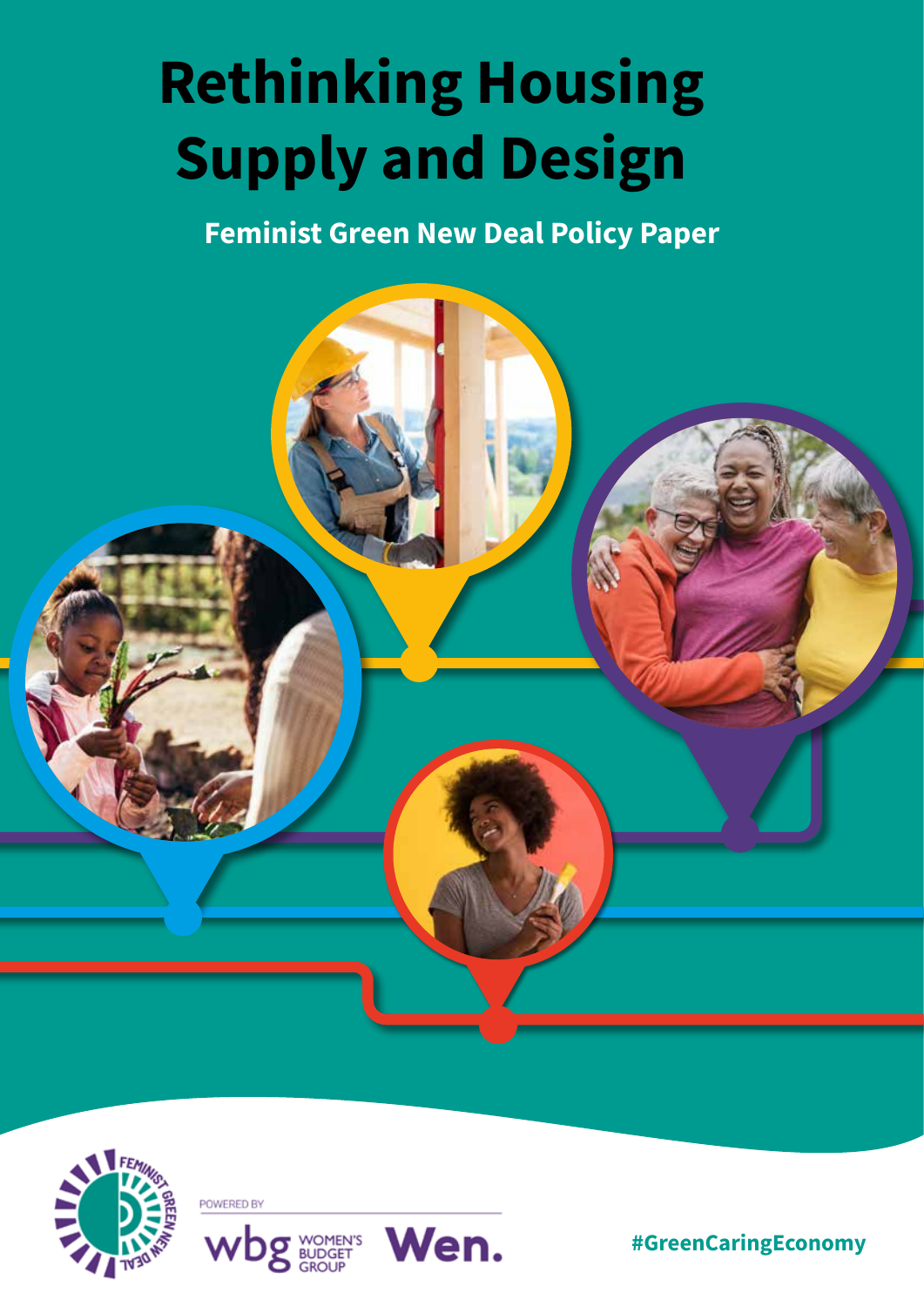# **Rethinking Housing Supply and Design UK Feminist Green New Deal Policy Paper**

**By Andrea Gibbons for the Women's Budget Group August 2021**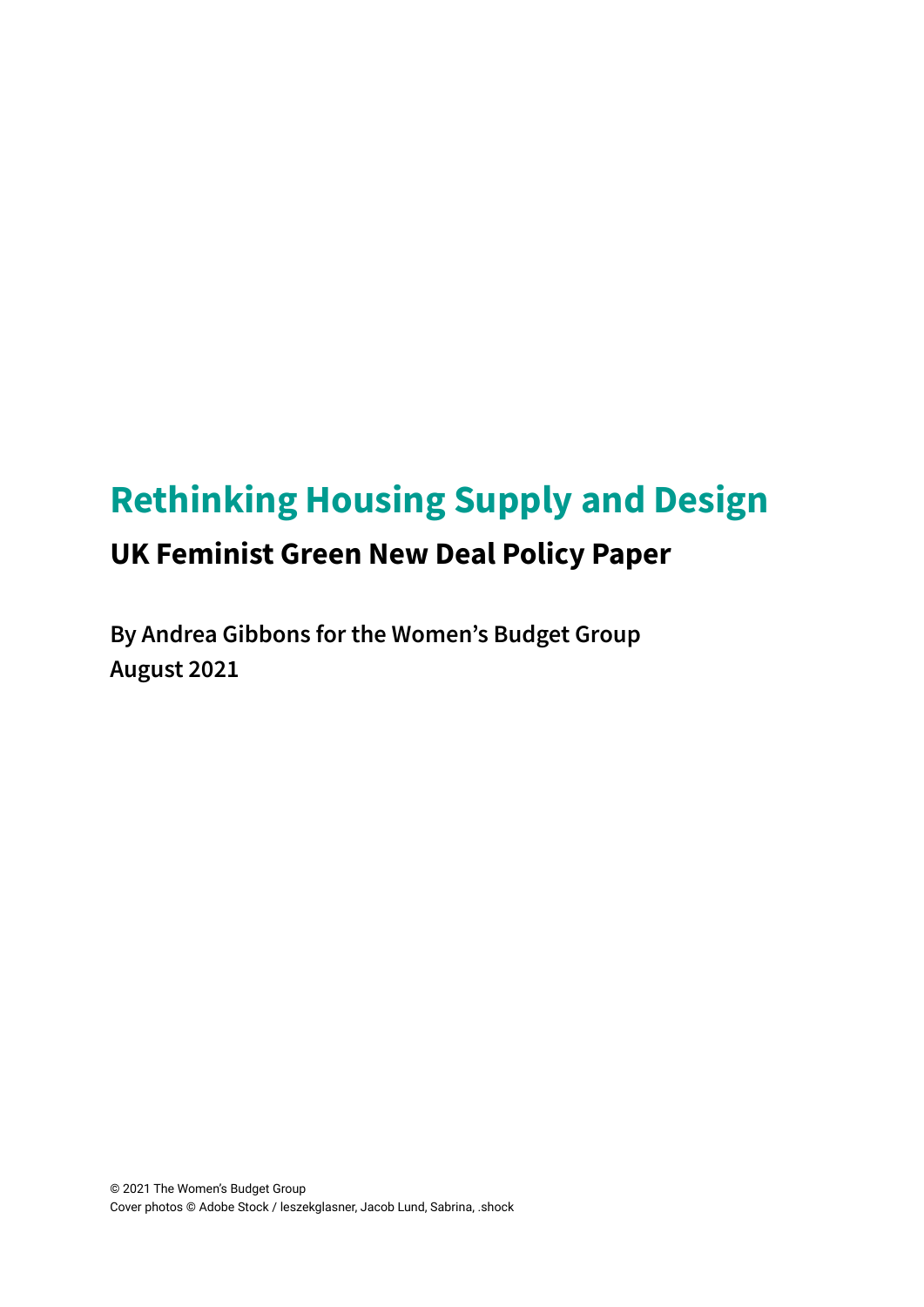### **Executive Summary**

Housing is fundamental to life, security and wellbeing as well as tackling climate change and working towards a zero-carbon future. It also remains a key site of gender and intersectional inequality, with design that does not accommodate diverse needs or care responsibilities, with mortgages and rents out of reach, and a suburban ideal that requires a car for daily living and can isolate women and children in the home. Housing investment as a central part of a Green New Deal (GND) —with a commitment to full funding from central government to ensure costs are never passed on to residents or local communities— would open up an incredible opportunity to centre a new vision of equality and care capable of transforming both landscapes and lives. It would also acknowledge and begin to address the connections between climate crisis and housing crisis, reducing housing's contribution to the UK's carbon footprint even as it reverses the rise of homelessness and houses the estimated 8 million people are in housing need.<sup>1</sup>

The built environment shapes the myriad lives within it in multiple ways, which is why an effective GND must address issues of equality and not simply focus on the usual technical fixes of new green building and retrofit strategies. Such a technical approach, centred in the very industries from which women and other groups have traditionally been marginalised, deepens inequality as it further solidifies the structures of profit and oppression that underpin the drivers of climate change itself.

Instead, housing policy could become a driver for increased social and gender equality as well as the reduction of carbon emissions at scale. This briefing presents and expands on seven key recommendations emerging from a systems' view, arguing their transformational impact not just on our carbon footprint and environment, but on the social and physical aspects of inequality that structure our lives. They are:

- 1. Participatory planning for the future: centring women and others traditionally marginalised
- 2. Making internal form and design responsive to care work, gender and diversity
- 3. Improving the materials and fabric of our buildings
- 4. Developing gender-, community- and climate-responsive site design
- 5. Improving connection to town, city and region
- 6. Expanding who builds, installs and maintains housing to non-traditional workers
- 7. Implementing a right to safe, decent and affordable housing following the most recent UN guidelines, where housing as a home is prioritised over housing as an asset<sup>2</sup>

2 Special Rapporteur (2020) Guidelines for the implementation of the right to adequate housing <https://bit.ly/3i8oeGj>

<sup>1</sup> National Housing Federation (2020) *People in Housing Need: A Comprehensive Analysis of the Scale and Shape of Housing Need in England Today* <https://bit.ly/355NOWi>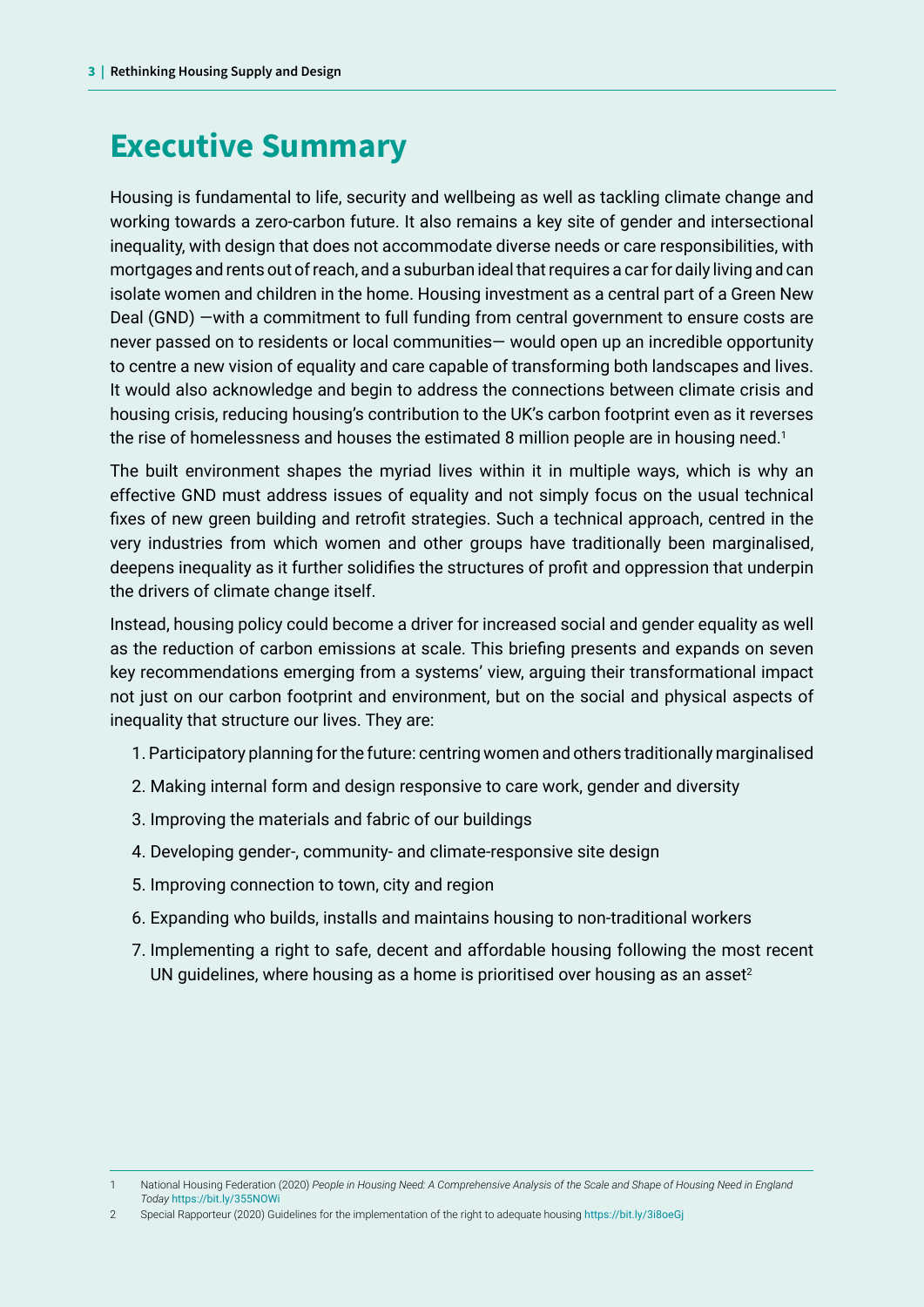# **The Centrality of Housing to Self and Society**

Housing shapes our lives and wellbeing on multiple levels. It is part of our sense of identity and shapes relationships to friends and family and our roles of care, as well as how we are able to collectively or individually fulfil them. It is also the place from which we relate to the wider social world. It can support or strip opportunity and often defines the power we have to act upon and change the environment around us.<sup>3</sup> Feminists and disability activists have long explored solutions to the inequalities built into our homes and environment through the creation of flexible and adaptable spaces well-connected to various types of support and care networks.<sup>4</sup> They provide a solid foundation for thinking about the scale of intervention needed to confront climate change driven by capitalist and patriarchal forms of development. True sustainability will require transformation of the housing market, processes of planning and designing homes, their physical fabric, how they relate to their surroundings and how we live in them.

### **The Centrality of Housing to a Post-Carbon Future**

Greenhouse gas emissions for housing currently contribute 22% of the UK's carbon footprint, with 15% of that from heating and hot water.<sup>5</sup> The construction industry more broadly contributes 49%.<sup>6</sup> So, what kind of housing do we need, and what are we building now? We know that:

- Eight million people are estimated currently in housing need; of these, 3.8 million would be best served by social housing. $7$
- 3.4 million live in overcrowded conditions, and 1.9 million homes contain more than one household.8
- An estimated 100,000 'affordable' homes of 344,000 new homes in total per year are needed to begin to meet projections of housing need.9
- Only 5,716 homes for social rent were completed in England in 2019-20, 10% of the total affordable units. The rest have been built at various levels of affordability (defined as the London Affordable Rent or Affordable Rent set at 80% of market rate) or for shared ownership/home ownership.10
- Over 648,000 homes sit empty, with 225,000 of them classed as long-term empty—a number growing annually and often clustered in some of the most deprived areas.<sup>11</sup>

8 Ibid.

10 MHCLG (2020) Affordable Housing Supply: April 2019 to March 2020, England <https://bit.ly/3woW0xf>

<sup>3</sup> Dovey (1985) 'Home and Homelessness: Introduction', H*ome Environments. Human Behavior and Environment: Advances in Theory and Research*, 8

<sup>4</sup> Matrix (2000) *Making Space: Women and the Man Made Environment* <https://bit.ly/3xh5OJD>; Hayden (2000) *The Grand Domestic Revolution: A History of Feminist Designs for American Homes, Neighborhoods and Cities; Hamraie* (2017) *Building Access: Universal Design and the Politics of Disability*.

<sup>5</sup> LETI (2020) *Embedded Carbon Primer: Supplementary Guidance to Climate Emergency Design Guide* <https://bit.ly/3xaw0W1>

<sup>6</sup> Ibid.

<sup>7</sup> National Housing Federation <https://bit.ly/355NOWi>

<sup>9</sup> Wilson (2021) Tackling the Under-Supply of Housing in England <https://bit.ly/3gn2YvQ>

<sup>11</sup> Wilson, Cromarty, and Barton (2020) *Empty Housing (England)* <https://bit.ly/3vcaheY>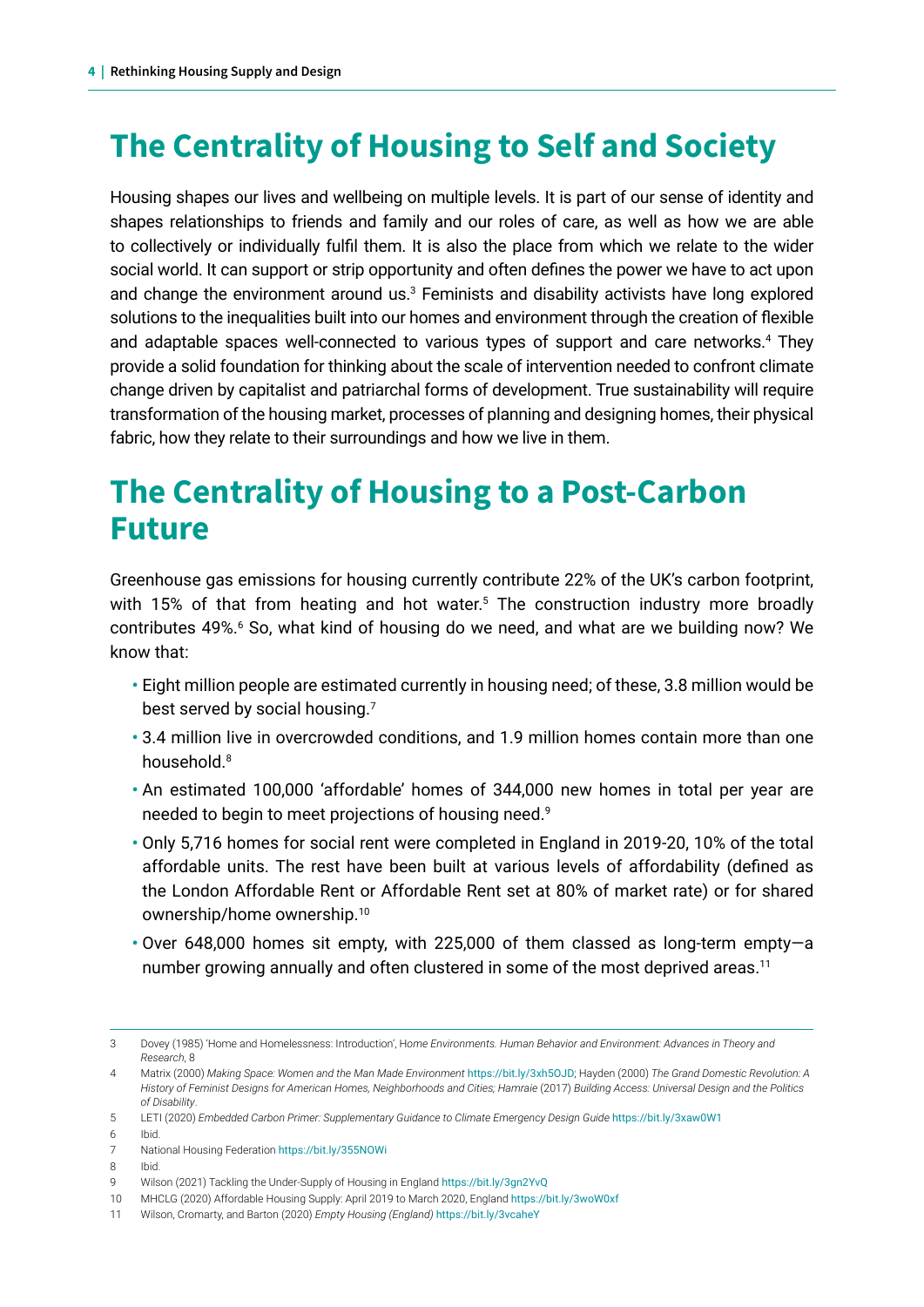With gendered inequality often obscured by such numbers, it's important to remember that women remain on the hard edge of the housing crisis due to the continuing gender pay gap and impacts of care responsibilities on career and job choice, compounded by welfare reform and diminishing social security.12

As all visions of the GND agree, a massive programme to bring empty homes into use, implement retrofit and build new housing where it is needed is central not just to achieving long-term sustainability and the target reductions in the UK's carbon footprint, but to respond to a growing and desperate need for healthy housing. This should be achieved in a way that prepares for the key climate risk factors of flooding, overheating and water scarcity to minimise displacement.<sup>13</sup> It should also invest in employment and local economies, open up capacity for civic engagement and participation, improve health and reduce costs to the NHS and other services and tackle directly the many personal and financial costs of homelessness.

#### **1. Participatory Planning for the Future: Centring women and others traditionally marginalised**

The first aspect to providing zero-carbon and future-proof housing is participatory engagement and planning. The process of adopting and adapting the right design solutions are always specific to the physical context and the needs of the particular community.<sup>14</sup>

Changes imposed on people, particularly in such personal spaces as the home and immediate neighbourhood, are unlikely to achieve their goals. It is well documented that top-down programmes are often poorly understood and/or resisted, and that efficiency savings can often result in the increased use of and expenditure on energy.15 This highlights the importance of investment in working with communities and individual households to co-create the most appropriate carbon reduction plans for their homes. This process needs to centre the voices of women and other groups traditionally marginalised from planning and design.

While there will always be a tension between participatory process and moving quickly and at scale to implement the GND, this can be mitigated in several ways: through a careful mapping of existing initiatives and organising that are ready to move quickly; through offering a spectrum of involvement options from advisory through to co-design; and above all through investment in local energy and community building expertise ensuring the skills to facilitate meaningful community involvement and decision making.

## **Transforming Housing Provision from the Inside Out**

The home has long been the primary location of gendered unpaid work yet has rarely been designed by or with women to facilitate the burdens of housework and care that continue to fall disproportionally on women's shoulders.16

<sup>12</sup> UKWBG (2018) *Housing and Gender Briefing* <https://bit.ly/3vaJCPY>

<sup>13</sup> CCC (2019) *UK Housing: Fit for the Future?* <https://bit.ly/3xbTiLf>

<sup>14</sup> Biddulph (2001) *Home Zones A Planning and Design Handbook; Cooper Marcus and Sarkissian (2000) Housing as If People Mattered: Site Design Guidelines for Medium-Density Family Housing*

<sup>15</sup> *Energy Fables: Challenging Ideas in the Energy Sector* (2019) ed. Rinkinen, Shove, and Torriti

<sup>16</sup> Blunt and Dowling (2006) *Home*; Matrix <https://bit.ly/3xh5OJD>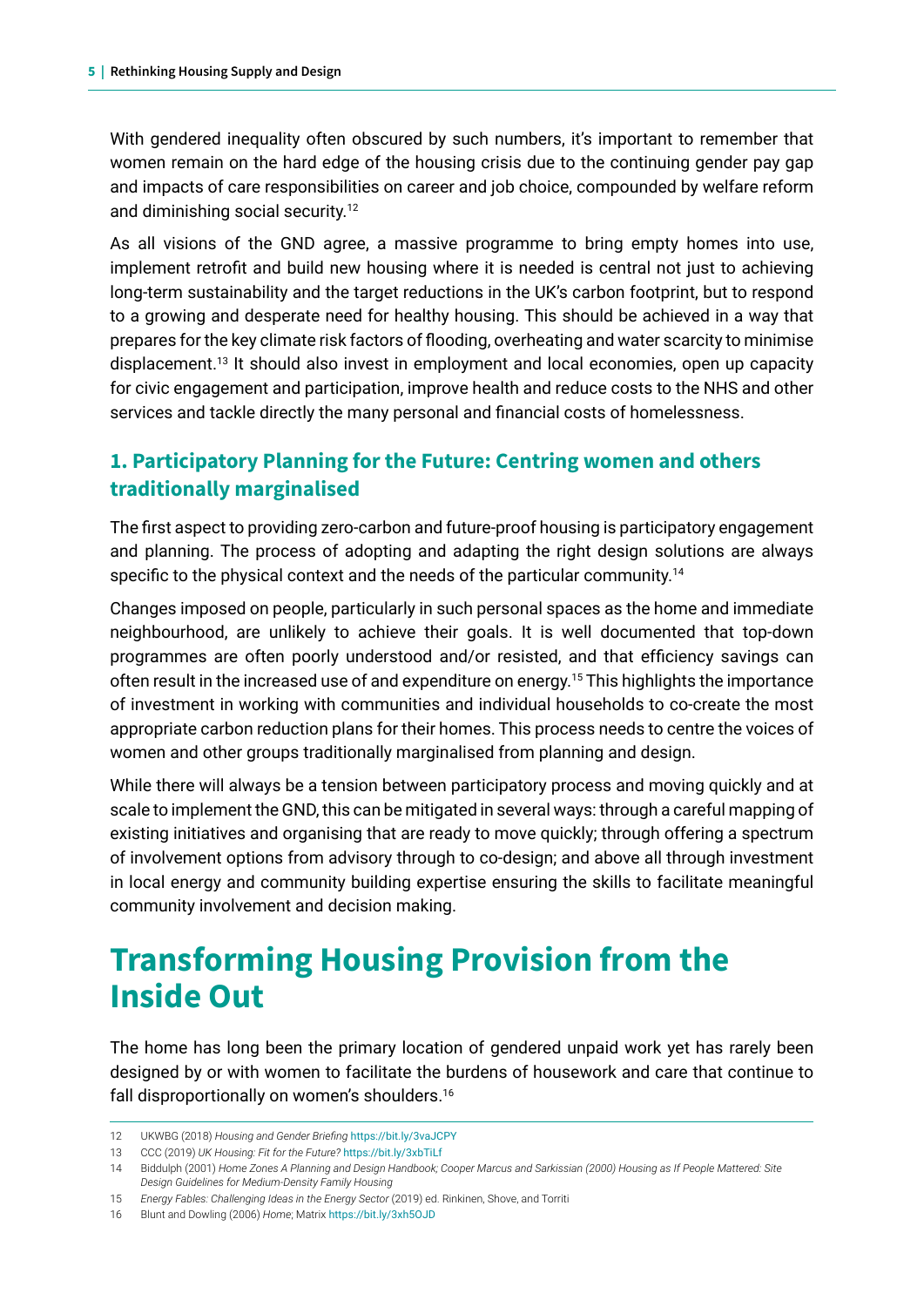One key issue continues to be the default definition of household as the nuclear family, with its implicit aspirational trajectory of upward mobility through a series of homes in the suburbs.<sup>17</sup> Such sprawling suburban housing has been critiqued for the way it isolates women and others who are more homebound, for the static and inflexible nature of its home design, its role in promoting car use and in driving class and race segregation.18 A systems approach able to connect the rethinking of internal design with the broader facets of affordability, tenure, health, location, energy efficiency, and market frameworks would support both sustainable housing and housing services for an uncertain future.

#### **2. Making internal form and design responsive to care, gender and diversity**

Improving and innovating in home design is a central part of any long term zero carbon future, with a range of aspects that need to be collectively and participatively considered.

**Embracing design for a diversity of households:** The nuclear family is just one of many types of households. Housing needs to fit diverse and increasingly multigenerational households, while supporting care throughout the life course.<sup>19</sup>

**Prioritising adaptability:** The ability to easily change and adapt the home over time ensures internal structures best support the life and work of its inhabitants as they define their own roles. It allows for changing mobility needs and the ability to stay within the home longer as people grow old. It allows for future generations to adapt homes to their own changing needs.

Such design would see the wellbeing of residents paralleled by the wellbeing of the planet as it conserves labour, money and materials across the course of inevitable future home adaptations. This long-term perspective is central to a circular economy that adapts, reuses and recycles materials rather than relying on new mining, manufacturing or logging.

Examples of such adaptable architecture and design abound, and include loose-fit/flexible architecture.20 The simple rowhouse, ubiquitous across the UK, has proven in many respects to be just such a form, both popular and endlessly adapted to a variety of needs and lifestyles.<sup>21</sup>

**Making universal design universal:** Adaptable design aligns with Universal Design, which rests on the belief that good design by default is that which is accessible and useful to the widest number of people and recognises the ability of people to innovatively adjust and improve.<sup>22</sup> Wider doors and hallways, spacious bathrooms, thoughtful placement of stairs and storage are all aspects of such design.<sup>23</sup> The aesthetics of this approach are central, since the provision of beautiful and well-designed space has been more widely shown to support happiness, comfort and wellbeing.24

<sup>17</sup> Hayden (1980) 'What Would a Non-Sexist City Be Like? Speculations on Housing, Urban Design, and Human Work', *Signs*, 5.3, 170–87.

<sup>18</sup> Kern (2019) *Feminist City: Claiming Space in a Man-Made World*; Lerch (2017) 'Community Resilience and the Built Environment', in T*he Community Resilience Reader: Essential Resources for an Era of Upheaval*.

<sup>19</sup> Burgess et al (2017) *Multigenerational Living: An Opportunity for UK House Builders?* <https://bit.ly/3v9E7kn>; Rachael Docking (2018) *Homes That Help: A Personal and Professional Perspective on Home Adaptations* <https://bit.ly/3cxndpi>

<sup>20</sup> Bird (2010) Local Sustainable Homes: How to Make Them Happen in Your Community; Lifschutz (2017) Loose-Fit Architecture: Designing Buildings for Change; Till, 'Architecture and Contingency'; LETI <https://bit.ly/3xaw0W1>

<sup>21</sup> Simon Sturgis (2017) 'Adaptability: A Low Carbon Strategy', in *Loose-Fit Architecture: Designing Buildings for Change*; Matrix [https://bit.](https://bit.ly/3xh5OJD) [ly/3xh5OJD](https://bit.ly/3xh5OJD)

<sup>22</sup> Hamraie; *Universal Design Handbook* (2011) ed. Preiser and Smith

<sup>23</sup> Elaine Ostroff, 'Universal Design: An Evolving Paradigm', in *Universal Design Handbook*, ed. Preiser and Smith; Clarkson and Coleman (2015) 'History of Inclusive Design in the UK', *Applied Ergonomics*, 46, 235–47

<sup>24</sup> Hamraie; Blunt and Dowling.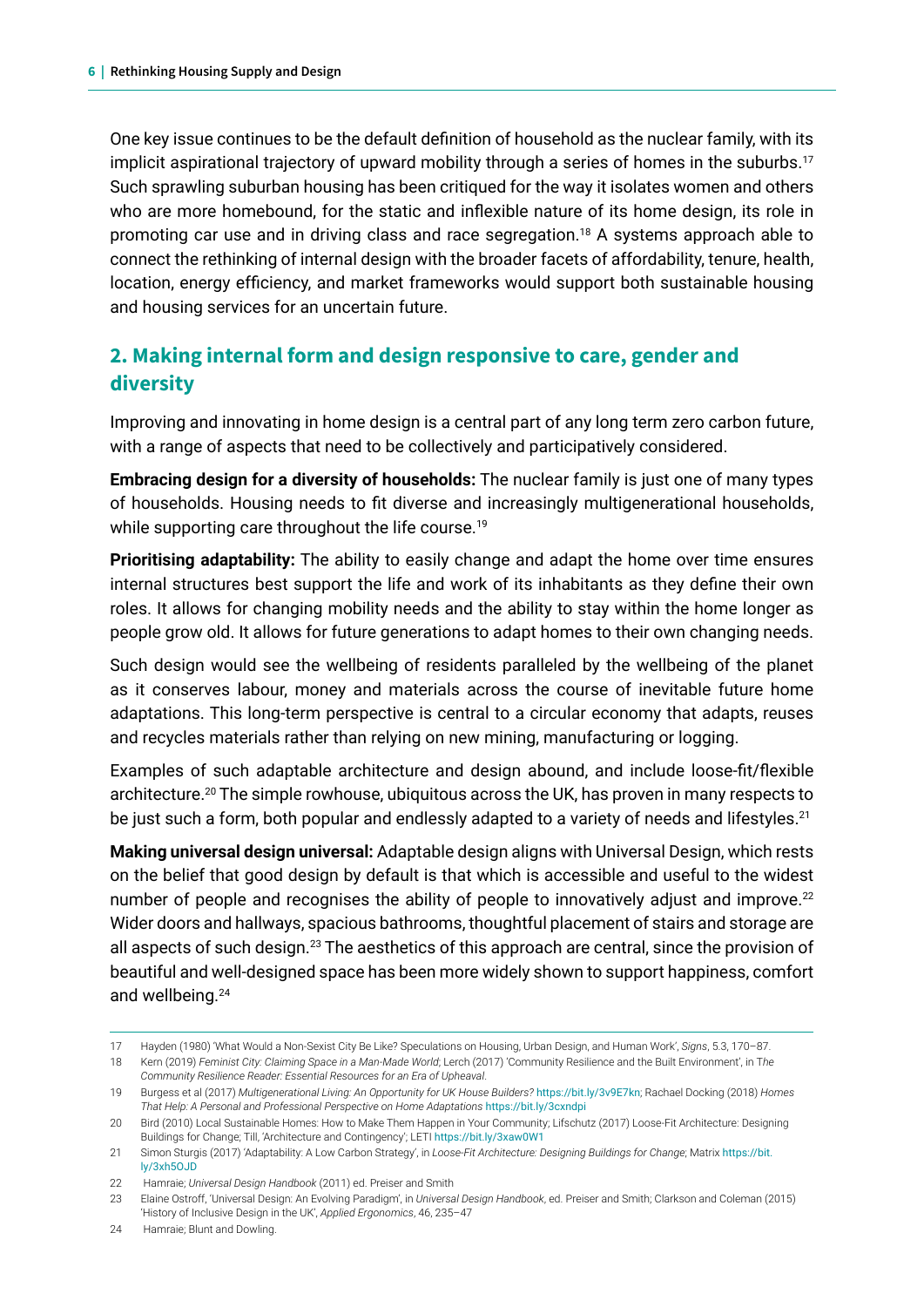Moving forward, inclusive and adaptable design is a vital component of housing standards, given that only an estimated 7% of housing in the UK offers minimal accessibility features, and the current targets for accessibility in new build are not being met. This has left many disabled people in housing not fit for purpose to the detriment of their health, social networks, ability to maintain employment, sense of self and wellbeing.25

**Ensuring the same standards for all forms of housing:** Universal design is applicable to shelters, hostels and various other forms of temporary accommodation. The crisis in supply of social housing has led to a severe crisis in access to long-term secure housing, forcing many households to spend long periods of time in emergency and temporary accommodation.<sup>26</sup> Until enough housing has been built or repurposed to accommodate move-on needs, mitigation measures around some of the worst aspects of temporary accommodation should be included in the broader roll out of repair and retrofit.

Quality emergency and supportive housing will be required to support those fleeing domestic abuse, a majority of whom are women and children, as well as those recently released from an institutional setting or recovering from various kinds of crisis. Specialist shelters are needed to provide accessible and safe spaces for the wide diversity of those experiencing violence or homelessness including youth, migrant and LGBT+ communities. Shelters for BAME survivors, particularly migrant women, have experienced some of the deepest cuts since 2010, and the restoration of a strong network of refuges and ongoing support should be a priority.<sup>27</sup>

The importance of the design and aesthetics of women's shelters, homeless shelters and recovery spaces to healing is often seen as secondary. However, safety, privacy and resident control over their space to create a sense of home, beauty, green space and attention to design rather than an institutional feel are particularly important in shelters to support the healing process and should be fully funded.28

#### **3. Improving the materials and the fabric of our buildings**

Achieving the twin goals of developing and adapting the number of homes needed and meeting the UK's statutory carbon reduction targets should prioritise retrofit and bringing empty homes into use, but will also require new build targeted where need is high.<sup>29</sup> This should be funded centrally at the level needed to meet high minimum standards for both green building/retrofit and genuine affordability, but with power devolved to plan and build schemes locally.

**Understanding the cost of our current housing stock:** Poorly insulated and damp homes can cause immense physical and mental harm. The cost is highest for the most vulnerable tenants, who tend to spend the most time at home: older people, disabled people, children and caregivers (still usually women).<sup>30</sup> There are clear connections between poor health, poor insulation and old fittings, unaffordable heating costs and high carbon emissions.<sup>31</sup>

<sup>25</sup> EHRC (2018) *Housing and Disabled People: Britain's Hidden Crisis* <https://bit.ly/355nxYv>

<sup>26</sup> UKWBG (2018) *Housing and Gender Briefing* <https://bit.ly/3vaJCPY>

<sup>27</sup> Imkaan (2020) *The Impact of the Two Pandemics: VAWG and COVID-19 on Black and Minoritised Women and Girls* <https://bit.ly/2SsQjzg>*;*  Lopes Heimer (2019) *A Roof Not a Home: The Housing Experiences of Black and Minoritised Women Survivors of Gender-Based Violence in London* <https://bit.ly/3v9RjWr>

<sup>28</sup> Berens (2017) *A Review of Research: Designing the Built Environment for Recovery from Homelessness* <https://bit.ly/3gsvNHd>; Joshi (2017) 'Understanding the Built Environment of Shelter Homes for Survivors of Domestic Violence' <https://bit.ly/3zbx6mt>

<sup>29</sup> Mulheirn (2019) Tackling the UK Housing Crisis: Is Supply the Answer? With responses from Bramley (2019) and Meen (2019) [https://bit.](https://bit.ly/3xKNcCk) [ly/3xKNcCk](https://bit.ly/3xKNcCk)

<sup>30</sup> Boardman (2010) *Fixing Fuel Poverty: Challenges and Solutions* 

<sup>31</sup> McCormack (1993) 'From the Fourth to the Third World - A Common Vision of Health', *Community Development Journal*, 28.3 206–17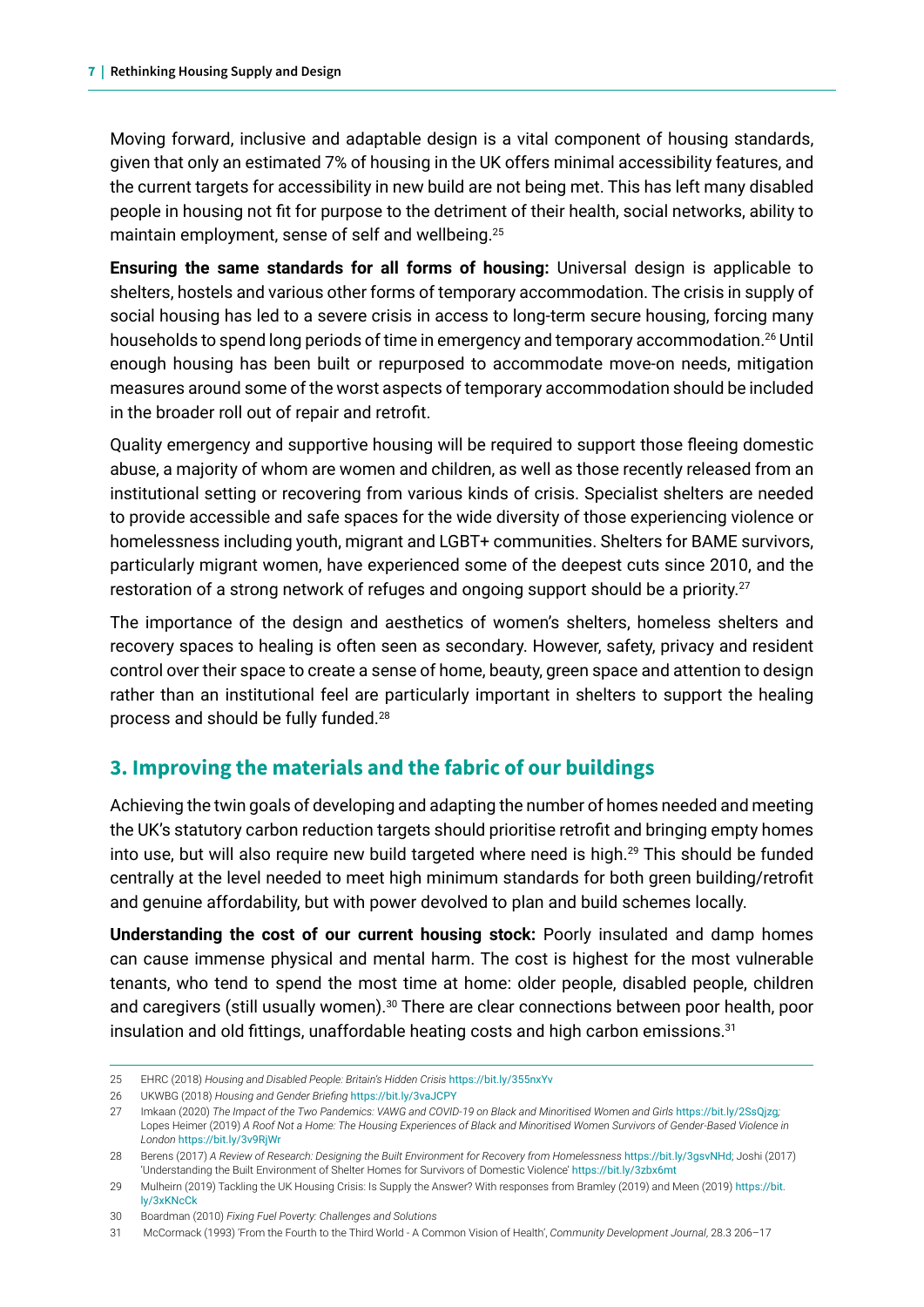**Prioritising Retrofit:** Demolition and new build have often been suggested as the better choice for reducing carbon. Short-term costs can be higher for retrofitting, and the highest energy standards difficult to reach. However, calculating carbon imprint over a building's lifetime shows retrofit is almost always the better solution.<sup>32</sup>

It is expected that the New Decent Homes Standard will require all new build homes to be net zero by 2025. This is both necessary and belated, given that the nearly 2 million homes built since the 2008 passage of the Climate Change Act setting carbon reduction goals will themselves likely require expensive retrofit.33 Current government policy to meet net zero carbon goals is primarily through the promotion of retrofit through heat pumps and heat networks, and the focus is on changing energy provision and exploring new technologies such as hydrogen.34 Yet a recent IPPR report found that less than 2% of fuel pumps and 37% of the heat networks needed are being installed yearly, and the ability to scale up hydrogen as an energy source is still some years away.35

A great deal more than a change in energy source is needed to fully retrofit homes. At the top end is the Passivhaus standard, where insulation ensures that there is no need for conventional heating systems at all. While this can be achieved in retrofit, it is more expensive, but should become much more common in new buildings.<sup>36</sup>

At minimum, retrofit efforts should ensure that all homes meet the current Decent Homes Standard – an estimated 4.3 million do not at present.<sup>37</sup> Improvement of and compliance with both retrofit and new build measures need to be monitored and enforced to ensure that current problems of poor quality and energy efficiency performance gaps between what is promised and what is delivered do not continue.<sup>38</sup> This will require an increased investment from government in local infrastructure and changes to how costs are recovered. The government's current flagship fuel poverty programme, the Energy Company Obligation, is partly based on a regressive funding mechanism for example, with costs coming out of increases to energy bills.39 Cost mechanisms should eradicate rather than increase fuel poverty.

**Building local economies through use of local materials**: Both retrofit insulation schemes and new builds should aim to use local and traditional building materials where possible. The extraction of raw materials and metals make up the largest part of a building's carbon footprint, and sourcing them locally means a much lower carbon cost. It also supports a commitment to global justice, given that supply chains remain far from transparent, and currently rely on extraction practices that come at high costs to environment and life in the Global South. Disruptions to trade from Brexit and the Covid-19 pandemic have only emphasised the costliness and fragility of such global supply chains, compounding the high carbon costs of manufacture and long-distance transportation.40

<sup>32</sup> Sturgis; RICS (2017) *Whole Life Carbon Assessment for the Built Environment* <https://bit.ly/3cxqncB>

<sup>33</sup> CCC (2020) *2020 Progress Report to Parliament* <https://bit.ly/358aTbe>

<sup>34</sup> CCC (2020) *Policies for the Sixth Carbon Budget and Net Zero* <https://bit.ly/3ivfHPJ>

<sup>35</sup> Webb, Emden, and Murphy (2020) *All Hands to the Pump: A Home Improvement Plan for England* <https://bit.ly/3pDJzuG>

<sup>36</sup> Mitchell and Natarajan (2020) 'UK Passivhaus and the Energy Performance Gap', *Energy and Buildings*, 224

<sup>37</sup> Centre for Ageing Better (2020) *Home and Dry: The Need for Decent Homes in Later Life* <https://bit.ly/3wbSar1>

<sup>38</sup> CCC (2019) *UK Housing: Fit for the Future?* <https://bit.ly/3xbTiLf>

<sup>39</sup> Webb, Emden, and Murphy <https://bit.ly/3pDJzuG>

<sup>40</sup> Tapper (2021) 'Building Crisis Looms as Dwindling Supplies Bring Sites Grinding to a Halt', The Guardian <https://bit.ly/2TYfESg>; Gensler (2020) *Climate & Resilience: Shaping the Future of Cites* <https://bit.ly/35c5orG>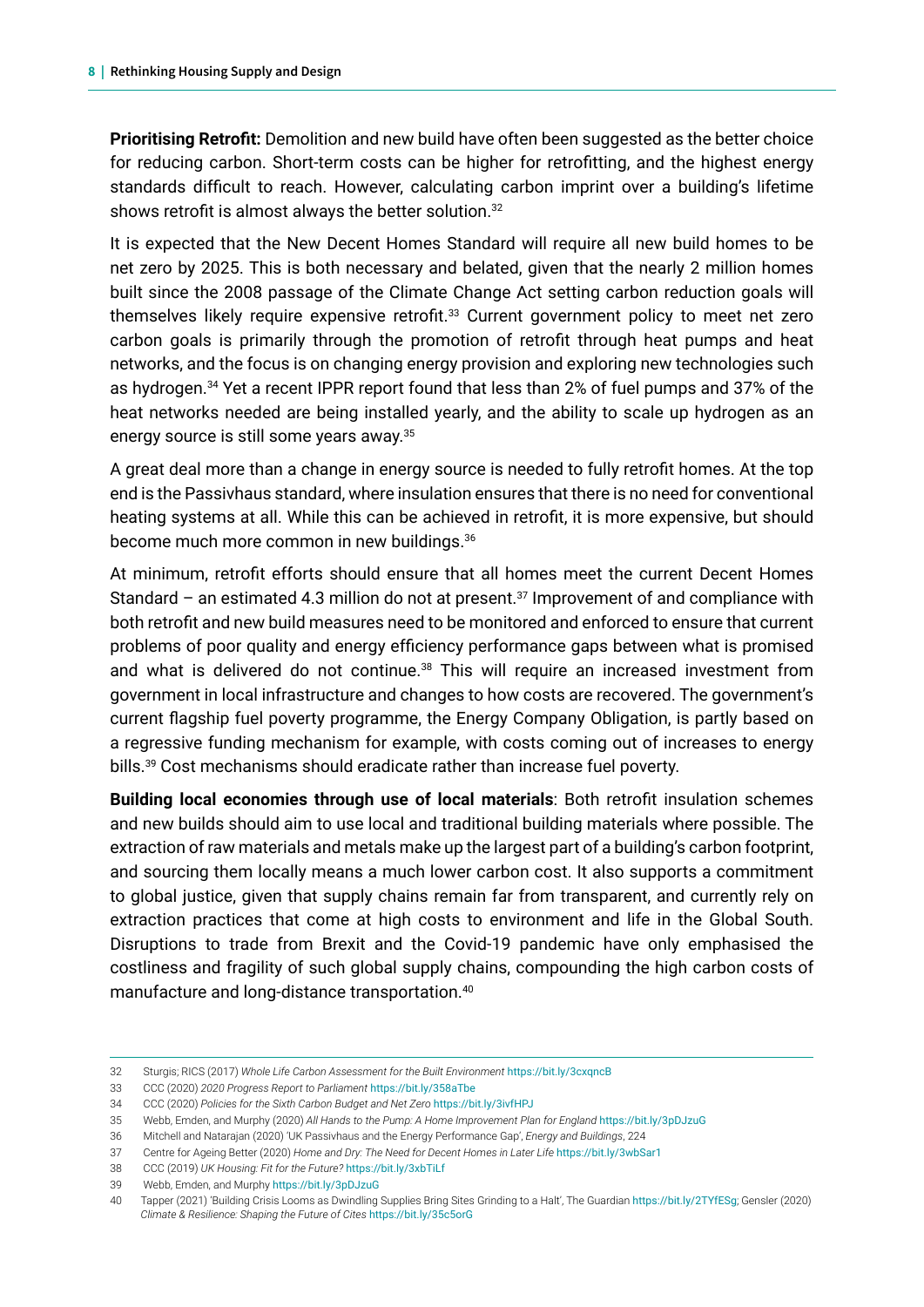At minimum, commitment to local materials should involve an increased reliance on timber frame construction rather than cement or steel,<sup>41</sup> but additional vernacular building materials should also be promoted. Different regions of the UK have their own local vernacular such as cob and chalk; they are often highly insulating materials available at low cost and as such are experiencing a level of resurgence.<sup>42</sup> Straw bale and hemp are building materials that actually sequester carbon in the walls of a building, while providing a cheap and highly efficient layer of insulation to lessen the amount of energy required for heating.43 The GND could expand access to such building beyond its current niche, and planning regulations should be updated to facilitate rather than block innovation and expanded building in local materials.

A resurgence of local industries producing building materials would improve transparency in working conditions and environmental costs, reduce economic and carbon costs of transport and boost local economies. The resulting job and small business creation would be centred in more rural areas where such opportunities have long been lacking.

**Developing a circular economy view - planning for end of life:** A last consideration for all building is how to ensure that its materials can be reused and recycled at the end of its life. This application of the circular economy as promoted by the UK Green Building Council works to eliminate waste through the prioritisation of recyclable, non-toxic and locally sourced components.44

#### **4. Developing gender and climate-responsive site design**

The ways that homes are situated within a larger site can be as important as the design of the home itself. This view focuses on the spaces between homes, their impact on quality of life and the impact of that life on the planet. These spaces range from familiar backyards, public courtyards, sidewalks and streetscapes to shared facilities that might include childcare, kitchens or vegetable gardens.45

**Creating collective facilities of care:** Innovative shared facilities for lightening burdens by collectivising laundry, childcare and cooking have long formed the core of suggested apartment building and estate designs.<sup>46</sup> Co-housing, can integrate shared kitchens and eating areas with a rota for cooking meals, cooperatively run childcare centres, shared storage areas and shared allotments, encouraging democracy, conviviality and reduced consumption.<sup>47</sup>

**Creating new commons:** There are also thousands of projects around the world working to develop various kinds of commons, centred in bottom-up place-based initiatives driven forward by local people in response to local strengths and challenges. These include maker spaces, public orchards, knitting circles, community dinners, man sheds and more. Flexible low-cost or free meeting, working and storage spaces are a principal requirement for such initiatives. Designing such spaces, along with a minimal investment to facilitate their care and curation

44 Ibid.

46 Hayden (2000)

<sup>41</sup> CCC, *UK Housing: Fit for the Future?* <https://bit.ly/3xbTiLf>

<sup>42</sup> Bird (2010) *Local Sustainable Homes: How to Make Them Happen in Your Community*

<sup>43</sup> Bird (2010) *Local Sustainable Homes: How to Make Them Happen in Your Community*; UKGBC (2019) *Circular Economy Guidance for Construction Clients: How to Practically Apply Circular Economy Principles at the Project Brief Stage* <https://bit.ly/3cQ7VfN>; LETI [https://bit.](https://bit.ly/3xaw0W1) [ly/3xaw0W1](https://bit.ly/3xaw0W1)

<sup>45</sup> Marcus and Sarkissian; Chatterton (2019) *Unlocking Sustainable Cities: A Manifesto for Real Change* 

<sup>47</sup> Jarvis (2019) 'Sharing, Togetherness and Intentional Degrowth', *Progress in Human Geography*, 43.2, 256–75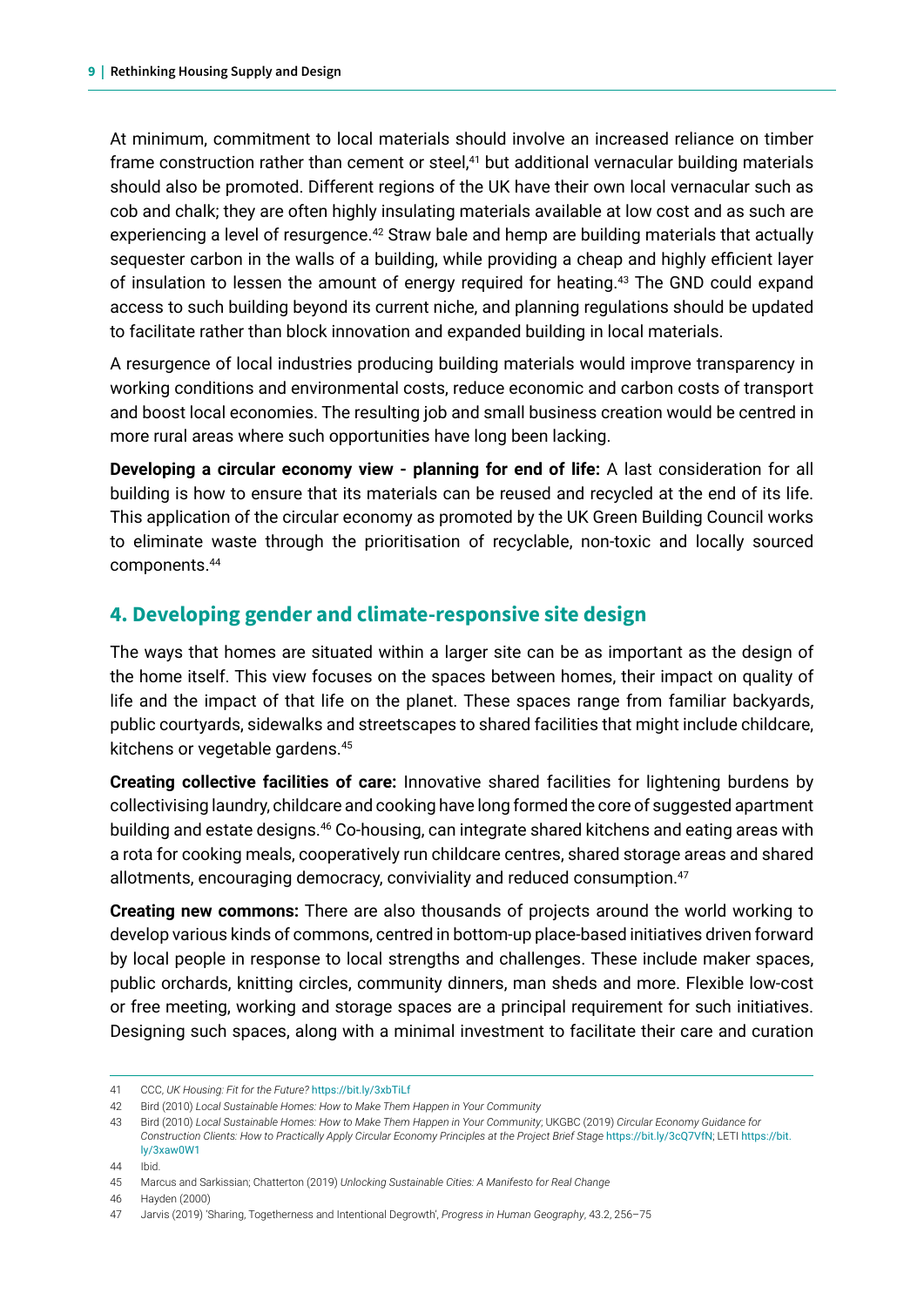by residents, could provide a less intensive way for people to become involved in community activities and networks demonstrated to improve health, resilience and community cohesion.<sup>48</sup>

Interventions can start in a smaller way with spaces that already exist such as a shared courtyard. Particularly important for children and carers, such spaces benefit all residents, and can be thoughtfully constructed for new-builds or reclaimed through participatory design within existing estates.<sup>49</sup> The building of houses and flats in clusters is found to be one of the best layouts to provide such spaces.<sup>50</sup>

This kind of space can also be created through work to transform streets, as demonstrated through creation of 'home zones', a number of which were developed in various forms across the UK in the early 2000s.<sup>51</sup> Trees and gardens, special pavements, seating, traffic calming and redesign of parking are used to prioritise resident use over cars. This has been particularly beneficial to children and parents, the elderly, disabled people and anyone with temporary or long-term issues with mobility.<sup>52</sup>

**Wilding neighbourhoods:** 'Green architecture' cannot be seen as merely a matter of energy ratings of individual homes, but rather as embedding homes in the wider interdependent ecosystem. Impacts on surrounding land, air and light, water, flood areas and wetlands, sewage and waste systems are important considerations, particularly in the siting and design of new build. Rain capture and conservation should be standard. Passive heating and cooling should be facilitated through siting and orientation, and infrastructure provided to allow buildings and developments to generate their own clean energy through solar and other technologies.53 All such steps help mitigate known climate change risks.

Increasingly design is working to incorporate green spaces into the fabric of buildings themselves through living walls and roofs, but also to understand and provide design elements that support the wild ecologies of buildings.<sup>54</sup> The same design of clustered housing that allows for increased social cohesion are also some of the optimum building forms for wildlife, native plants and bees. Reducing the carbon footprint of housing also means reducing its footprint all together, as plants and trees contribute to carbon capture, and blue and green networks support the movement of wildlife as well as increased activity and sociability of people.<sup>55</sup>

Taken all together, these kinds of neighbourhood transformations are needed to help to reimagine the nature of public and semi-public space as much as private space, and to develop new understandings of a shared commons. The daily connections, loose support networks and safely shared spaces emerging from such urban planning approaches may also help reduce the greatest risks of violence that women, children and disabled people in particular face: violence and abuse within the home.<sup>56</sup> The more rigid the separation of private and public

<sup>48</sup> Civic Systems Lab (2015) *Designed to Scale* <https://bit.ly/3gdnfFk>; Participatory City Foundation (2020) T*ools to Act: Building a Participatory Ecosystem in Barking and Dagenham through the Every One Every Day Initiative* <https://bit.ly/3pE0QDW>

<sup>49</sup> Cooper Marcus and Sarkissian (2000) *Housing as If People Mattered: Site Design Guidelines for Medium-Density Family Housing*

<sup>50</sup> Cooper Marcus and Sarkissian (2000) *Housing as If People Mattered: Site Design Guidelines for Medium-Density Family Housing*; Chatterton (2013) Towards an Agenda for Post-Carbon Cities: Lessons from Lilac, the UK's First Ecological, Affordable Cohousing Community', *IJURR*, 37.5, 1654–74

<sup>51</sup> Biddulph (2005) *Home Zones: Challenging the Future of Our Streets* <https://bit.ly/356gfn0>

<sup>52</sup> Biddulph; Appleyard and Cox (2006) 'At Home in the Zone', *Planning*, 72.9 <https://bit.ly/3vhU3RS>

<sup>53</sup> Yeang (1995) *Designing with Nature: The Ecological Basis for Architectural Design*

<sup>54</sup> Beatley (2011) 'Toward Biophilic Cities: Strategies for Integrating Nature into Urban Design', in *Biophilic Design: The Theory, Science, and Practice of Bringing Buildings to Life*, ed. Kellert, Heerwagen, and Mador

<sup>55</sup> Ibid.

<sup>56</sup> EVAW (2021) *Violence Against Women and Girls: Snapshot Report 2020/21* <https://bit.ly/3x9Duc0>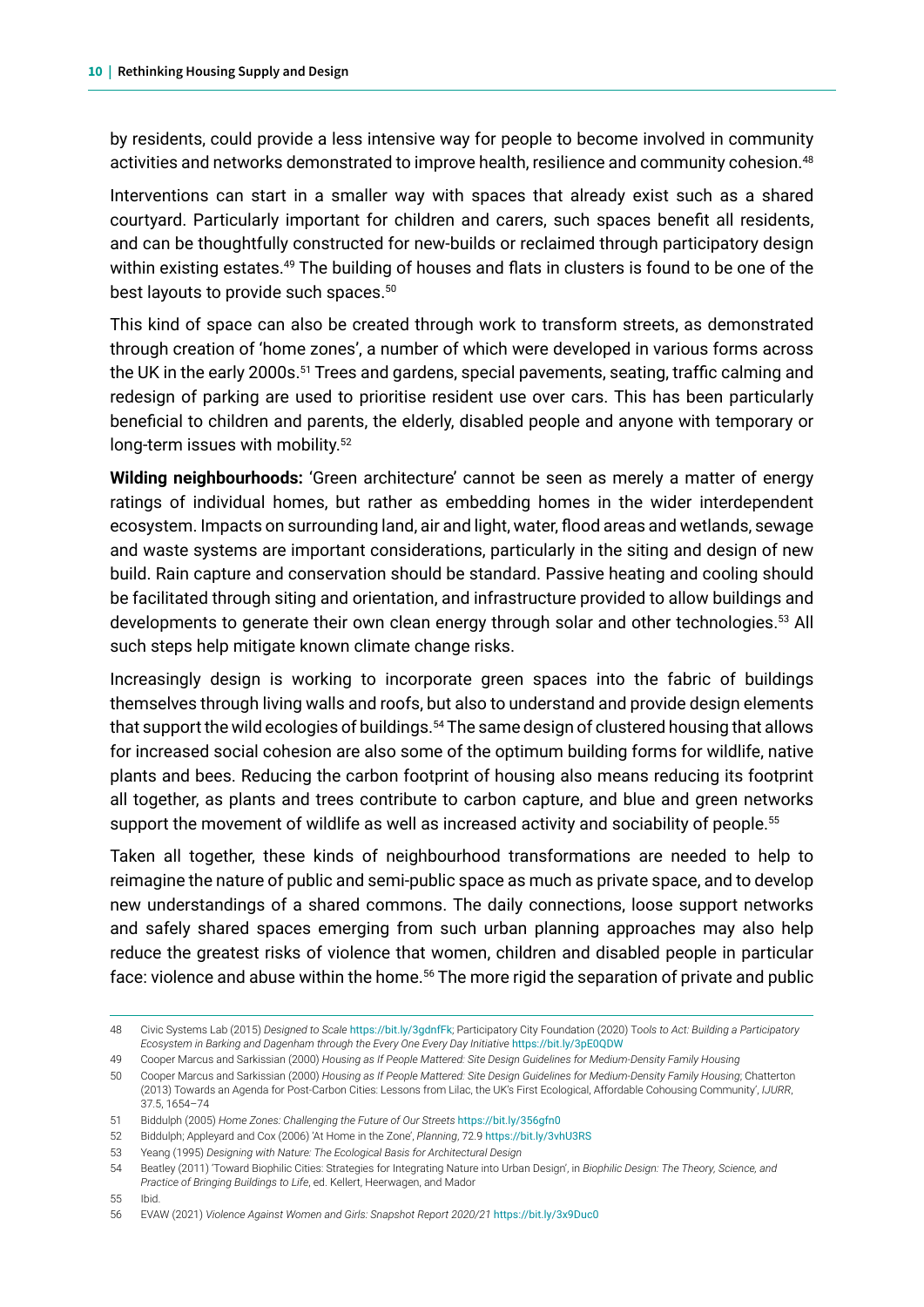spheres and the more unsafe, unwelcoming and inaccessible public spaces are, the more isolated, exposed and vulnerable people become to those they share private space with.<sup>57</sup>

#### **5. Improving connection to town, city and region**

Part of designing resilience for the future means that each adaptable and energy efficient home also contributes to the resilience of the wider community and region – a resilience that in turn supports the resilience of the homes and residents within.<sup>58</sup> A massive programme of retrofit and new build could and should work to transform older patterns and negative impacts of uneven development.

**Investing in areas of historic underinvestment:** This means undertaking a holistic approach to housing and community-led recovery in the working class and BAME communities suffering from many decades of under-investment alongside the more recent destruction of services and community infrastructure under austerity.<sup>59</sup> This should also ensure higher levels of funding in the North to address historic patterns of underfunding, $60$  as well as programmes targeted at providing the sensitively built, genuinely affordable housing in such great shortage in rural areas, where relatively small investments can have large positive effects within small communities.61

**Reducing reliance on global extraction through building local economies:** At a global level, a move away from fossil fuels and reduced reliance on existing global supply chains for construction materials will withdraw support from exploitative mineral extraction as well as the regimes maintaining their support to the detriment of environment, livelihoods and democracy throughout the Global South.

**Designing compact and connected communities to promote walking, cycling and public transport:** Where do these homes sit in relation to the people and places residents need to access? How well are they connected to pedestrian and bike paths and public transport systems that are well-lit, safe and accessible to all users? Recent research from the NHS shows people maximise access to local services such as shops, health and leisure centres when they are clustered and within 5-10 minutes walking distance.<sup>62</sup> Homes need to be integrated into such local networks as well as the wider urban or rural fabric in ways that encourage walking, cycling and public transport.

**Preserving biodiversity, and planning for climate change:** The environment is a final key consideration at this level. The drive to build new homes should focus on density, ensuring that homes are not further expanding into rural and green belt areas, or reducing biodiversity. New build should also take account of rising sea levels and more extreme weather conditions, with flood zones and wetlands preserved to help mitigate their impacts.<sup>63</sup>

58 Lerch

<sup>57</sup> Goldsack (1999) 'A Haven in a Heartless World?: Women and Domestic Violence', in *Ideal Homes?: Social Change and the Experience of the Home*, ed. Chapman and Hockey

<sup>59</sup> Gulliver (2016) *Forty Years of Struggle: A Window on Race and Housing, Disadvantage and Exclusion* <https://bit.ly/3w7aQbn>

<sup>60</sup> The Northern Housing Consortium (2020) *Time to Level-Up: Local Authority Housing and Planning Capacity in the North of England* [https://bit.](https://bit.ly/3vd9Np9) [ly/3vd9Np9](https://bit.ly/3vd9Np9)

<sup>61</sup> Rural Services Network (2021) Revitalising Rural: Realising the vision <https://bit.ly/357F1TT>

<sup>62</sup> NHS England (2019) Putting Health into Place <https://bit.ly/3xKSPAs>

<sup>63</sup> CCC, 2020 *Progress Report to Parliament* <https://bit.ly/358aTbe>; Lerch.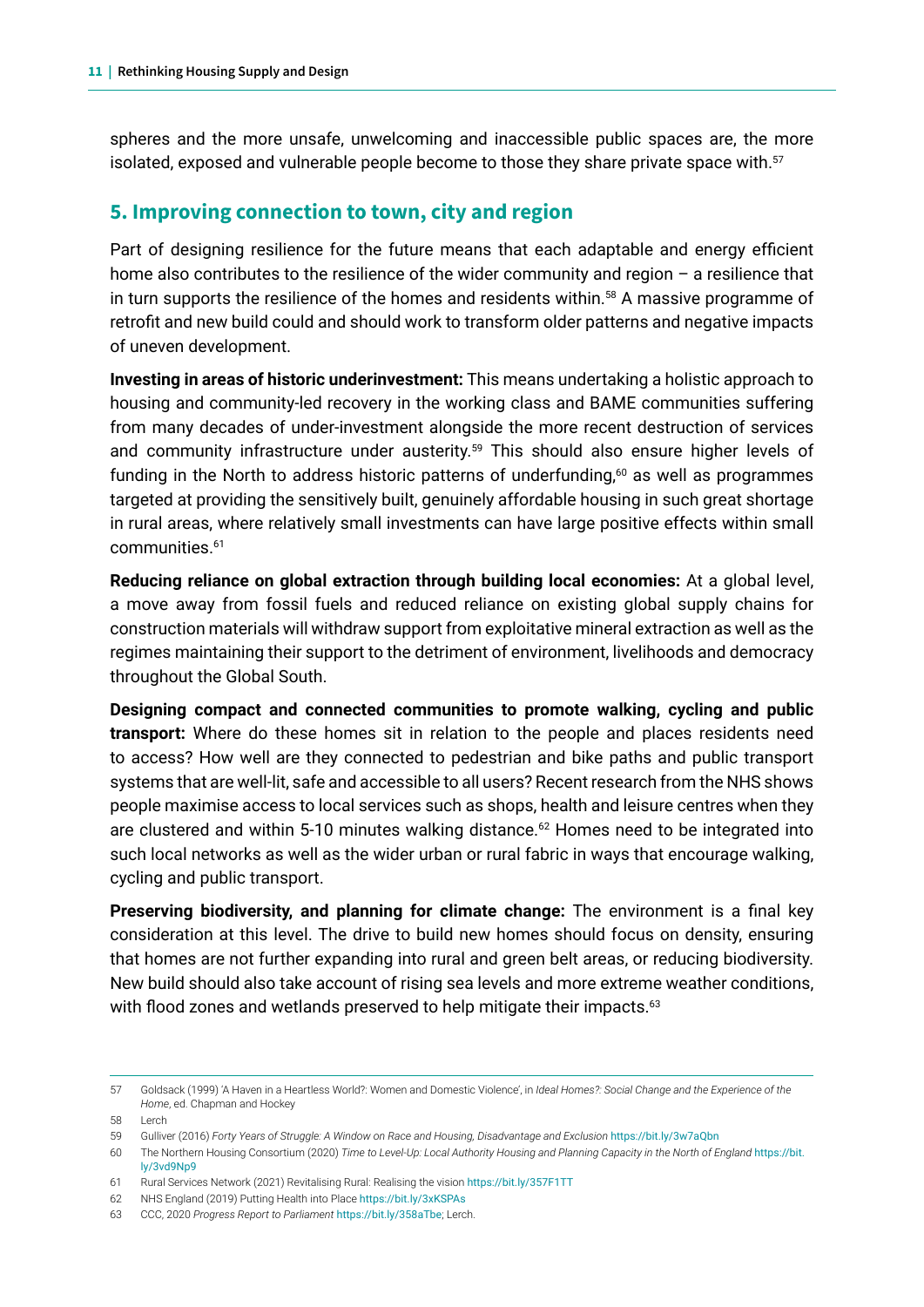#### **6. Expanding who builds, installs and maintains our housing**

The large-scale investment needed to meet the UK's statutory requirement of zero-carbon by 2050 would create tens of thousands of jobs. One key concern in the Committee on Climate Change's recent report on housing was the construction skills gap in securing the provision of all recommended retrofit and newbuild measures. This gap exists primarily in the construction, engineering and energy industries, from building homes to installing heat pumps and other forms of retrofit to ensuring water efficiency, landscaping and property level flood resilience.<sup>64</sup> The GND would also open up a wealth of related occupations across the architecture, design, project management, engineering, and community development sectors.

**Opening up jobs to non-traditional workers:** A high level of government funding also opens up immense opportunity for transforming these industries, all documented as being heavily male, white and heterosexual, with a culture of discrimination and closure to women, BAME, LGBT+ and disabled people.<sup>65</sup> The proportion of women in professional construction trades has remained fairly constant over time at around 12 to 16%, while in the manual trades (carpenters, electricians, plumbers) they make up as little as 1%.<sup>66</sup> The deeply ingrained masculine culture is not only seen as a barrier to the entry of diverse workers, but to more ethical and responsive work practices that prioritise sustainability, training and stable employment over profit.<sup>67</sup>

The organisation Women in Construction was established to support women into work in constructing the Olympic Park. For some years they have been successfully leveraging legislation on social value, influencing public procurement to include social benefit clauses in construction contracts that support the hiring of women and other underrepresented groups.<sup>68</sup> This model should be developed and expanded for all employment opportunities within the GND, with subsidy to support organisations like Women in Construction, expand apprenticeship opportunities and work in conjunction with unions to better understand and address the issues women and other groups face in the workplace.<sup>69</sup>

**Improving support for self-build:** The different forms of flexible architecture along with the growing use of natural and local materials also open up much wider potential for self-build, which also means residents are better able to undertake repairs and adapt and expand their own homes. This has long been a strategy of autonomous and ecological movements (for example Walter Segal's self-build council homes). While this strategy alone cannot solve housing crisis or avert climate catastrophe, it can form a small but significant piece of the solution.<sup>70</sup>

68 Wright; Women Into Construction (2018) *Changing the Face of Construction: Social Return on Investment Analysis for Women Into Construction* <https://bit.ly/3giVjyw>

69 Craig and Oates.

<sup>64</sup> CCC, *UK Housing: Fit for the Future?* <https://bit.ly/3xbTiLf>

<sup>65</sup> Powell and Sang (2013) 'Equality, Diversity and Inclusion in the Construction Industry', *Construction Management and Economics*, 31.8, 795–801; Craig and Oates (2014) 'Empowering Women in Construction', in *Building the Future: Women in Construction*, ed. Munn [https://bit.](https://bit.ly/3pJhlim) [ly/3pJhlim](https://bit.ly/3pJhlim)

<sup>66</sup> Craig and Oates; Wright (2015) 'New Development: Can "Social Value" Requirements on Public Authorities Be Used in Procurement to Increase Women's Participation in the UK Construction Industry?', *Public Money & Management*, 35.2, 135–40

<sup>67</sup> Clarke and Dainty (2015) *'No More Softly, Softly': Review of Women in the Construction Workforce* <https://bit.ly/3wiwaeg>

<sup>70</sup> Bird; Chatterton (2020); Ward (1985) *When We Build Again, Let's Have Building That Works!*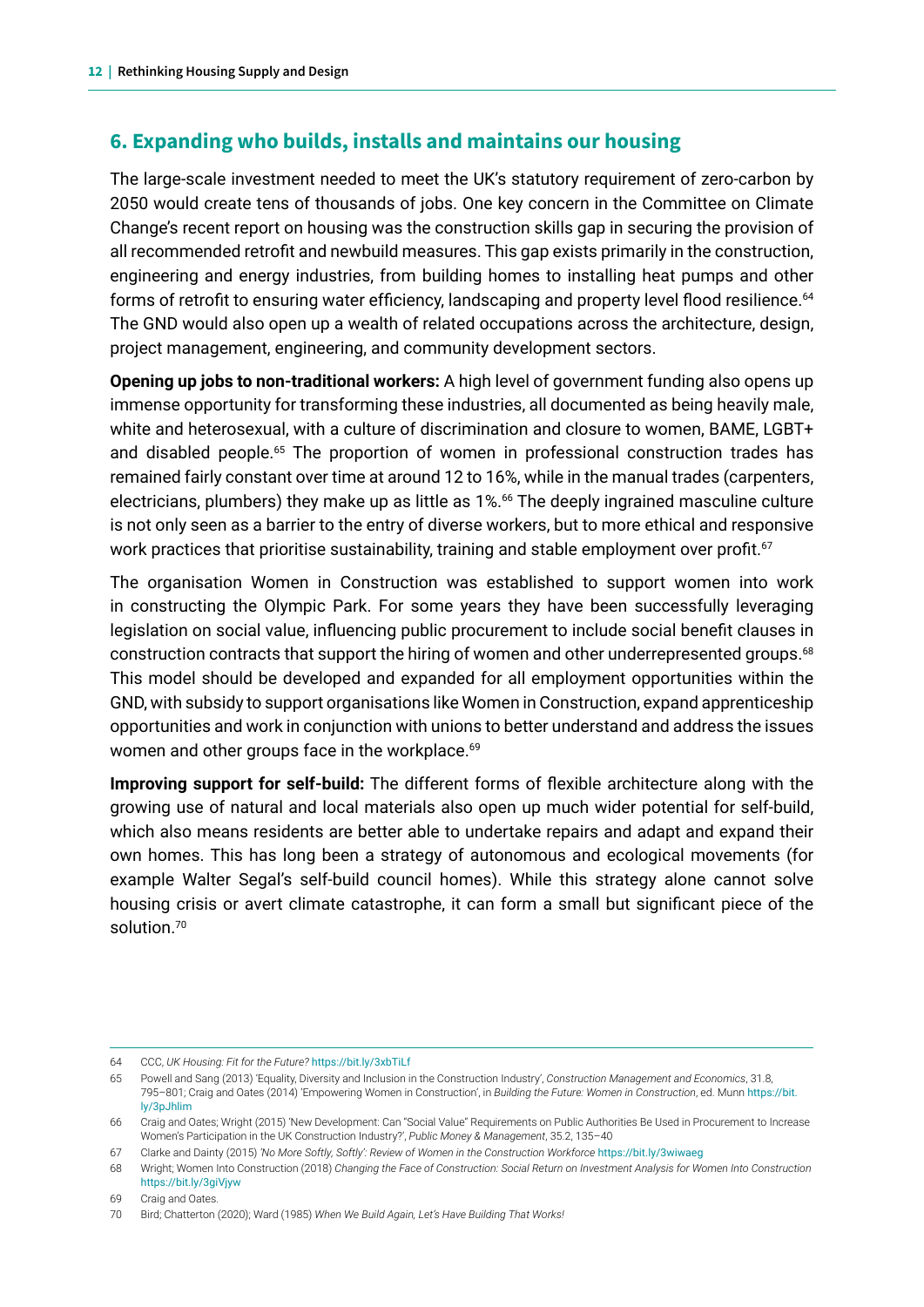#### **7. Supporting security of housing tenure and housing as a home over housing as an asset**

The homes needed are of high quality, generous space, adaptable and flexible and based on principles of inclusive design with security of tenure  $-$  it is clear that the private market has been unable to provide much if any of such housing, even for those of middle income. Given the centrality of home to survival as well as social reproduction, health, wellbeing and identity, housing that is safe, decent and affordable should be asserted as a right under current UN guidelines.<sup>71</sup> Such a right is also guaranteed by the International Covenant on Economic, Social and Cultural Rights (ICESCR), to which the UK is a signatory.<sup>72</sup> Asserting this right should be part of a wider effort of land reform to decommodify housing, ensuring that its use value as home and shelter is always prioritised over its value as asset or investment.<sup>73</sup> Strategies to accomplish this include the regulation of the housing market and private-rented homes as well as the removal of land from the private market altogether. This dampens speculation and rising land costs as well as prioritises land use for local needs rather than for generating profit. The following areas could all be part of a transformed housing and land provision for the housing we need:

**Regulating the private-rented sector:** security of tenure should be guaranteed as it is across much of Europe, with an end to no-fault evictions combined with a policy that controls rent increases. Housing conditions should also be rigorously monitored and enforced, with both support and sanctions for landlords to ensure housing provision that is safe and decent. Devolution means that tenant protections are increasingly different across the regions, but a basic level of protection should be guaranteed to all UK renters in the private sector.

**Expanding municipal ownership:** Councils have traditionally been the builders and managers of social housing and have on the whole done this quite well, often despite severe government cuts to housing budgets and policies pushing privatisation.<sup>74</sup> Municipal ownership also helps secure the ability for those services helping people move on from hostels, B&Bs, temporary accommodation and shelters into housing at social rents, something that often creates ongoing tension between councils and housing associations.<sup>75</sup> Municipal ownership could be facilitated by powers to take over slum and long-term empty properties. Existing public assets should also be preserved.

**Expanding forms of collective ownership:** The UK has a long tradition of mutual aid and cooperatives, as well as a growing number of land trusts and co-housing developments. These withdraw land from the speculative market to put control into community hands, supporting the development of community cohesion and mutual support. Some of the basic forms include:

Housing Co-operatives – although all are tenant owned and managed to some degree, these can include a wide range of hybrid forms where this ownership and management sits exclusively with residents, is shared with a council or social housing provider, or contracted out to a third party.

<sup>71</sup> Special Rapporteur (2020) Guidelines for the implementation of the right to adequate housing <https://bit.ly/3i8oeGj>.

<sup>72</sup> Hohmann (2016) Protecting the Right to Housing in England: A Context of Crisis <https://bit.ly/3xFhCWJ>

<sup>73</sup> Special Rapporteur (2020) Guidelines for the implementation of the right to adequate housing <https://bit.ly/3i8oeGj>

<sup>74</sup> John Boughton (2018) *Municipal Dreams: The Rise and Fall of Council Housing.*

<sup>75</sup> Ahmed et al (2018) *Post-Implementation Evaluation of Part 2 of the Housing Act (Wales) 2014: Final Report* <https://bit.ly/3pE6Yfq>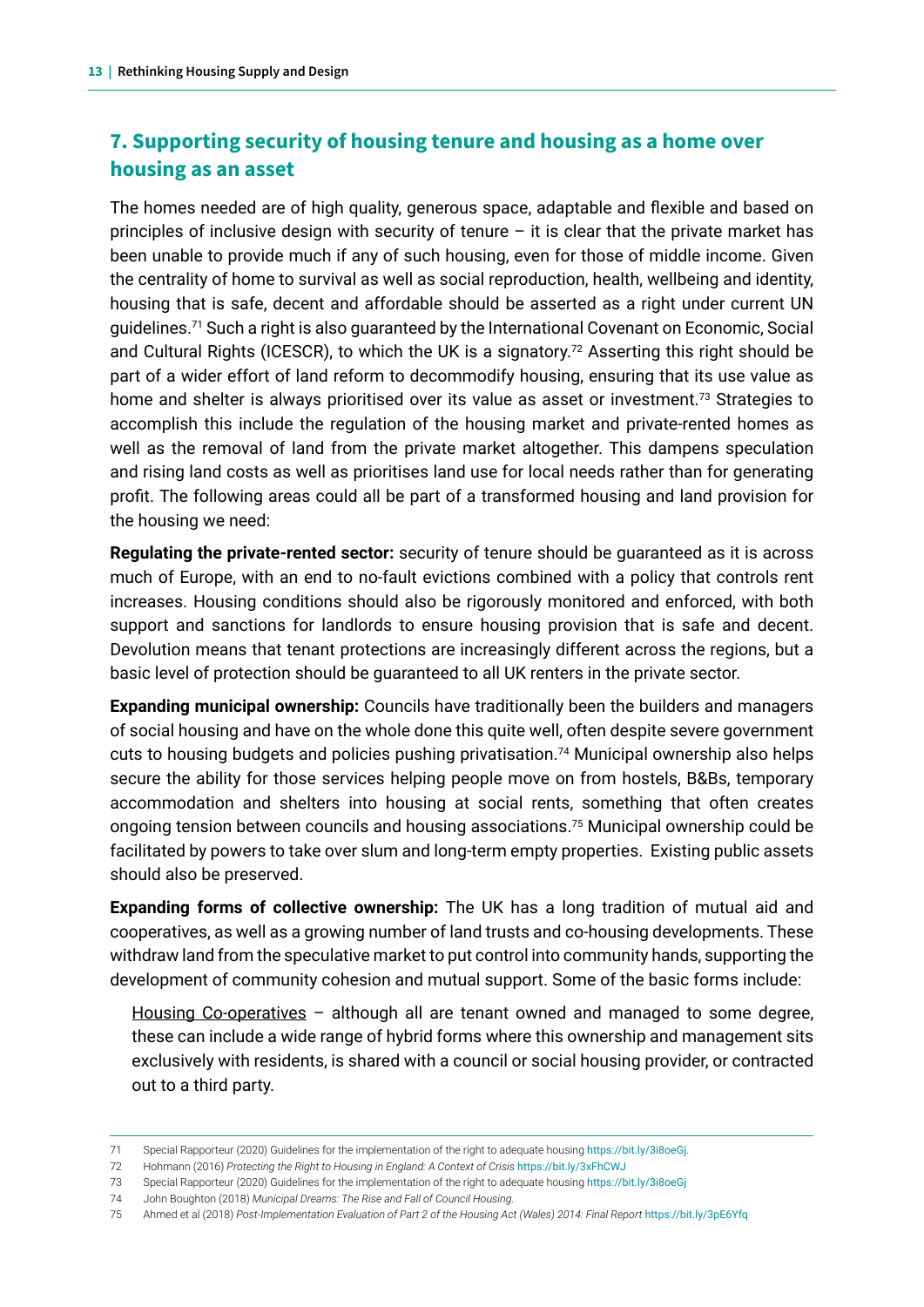Co-housing – a model emerging from Scandinavia where 20-30 families come together to form an intentional community, living in private units but sharing some areas like a kitchen, workspace or gardens in common.

Community Land Trusts – a model emerging from the US, where land is owned by the Trust, with a board of directors most commonly divided between 1/3 current residents, 1/3 people in the surrounding community, and 1/3 individuals with professional expertise. Land is rented out on long-term lease and residents own the home on it. Removing the cost of land from housing ensures it remains affordable for future generations.76

These more collective forms of ownership transform housing to increasingly become a part of a new commons. While an ongoing critique has been made of the sometimes exclusive nature of such developments, often cost-restrictive to middle-class, generally white communities, co-housing developments such as LILAC in Leeds and the London CLT have worked hard to ensure that it is accessible to people on relatively low incomes.<sup>77</sup> This could be supported through increased subsidy, particularly in making land available which is almost always the greatest cost, as well as improving planning regulations and financial structures. While not everyone would choose to live in such developments and a mix of housing should still be provided to allow for choice, support with land and the provision of community development expertise could make this a more attractive and rapid intervention than it stands at present.

**Developing a housing budget that is an investment in a physical asset rather than a subsidy to a landlord**: While some level of housing benefit paid to private or social landlords would need to be continued for many current private renters and those with the lowest incomes, housing budget should ideally return primarily to be investment in acquiring and building social housing,78 with rents ideally set at levels that do not exceed 25-33% of household income or that of the lowest income quartile in an area,<sup>79</sup> protected for future generations through municipal or collective ownership. Potential benefits of such guaranteed full government funding into buildings rather than tied to occupants should also be explored for shelters, hostels and temporary accommodation. This would help ensure the availability of emergency shelter to anyone, including those with no recourse to public funds, and without penalising those in work.

Current punitive aspects of welfare reform should be repealed, particularly the end of the 'spare-room subsidy' or 'bedroom tax', that has led to high levels of hardship, debt and rent arrears and has the most damaging impact on women, BAME communities and the disabled.<sup>80</sup> The lifting of restrictions on accruing equity while on housing benefit should also be explored to support households wishing to join cooperative or co-housing schemes.

**Creating more social housing through estate regeneration, not less:** The desperate need for social housing also makes it imperative that any regeneration of existing estates should be required to add to the stock of units available at social rents rather than reduce that number, while also guaranteeing a right of return. The steady loss of social housing through current regeneration schemes, almost always in the face of tenant protest, is well documented and

<sup>76</sup> Goulding (2018) *Housing Futures: What Can Community-Led Housing Achieve for Greater Manchester?* <https://bit.ly/3xacPvE>; Thompson (2020) 'From Co-Ops to Community Land Trusts: Tracing the Historical Evolution and Policy Mobilities of Collaborative Housing Movements', *Housing, Theory and Society*, 37.1 (2020); Chatterton (2020)

<sup>77</sup> Moore et al (2018) *The Urban CLT Project Evaluation* <https://bit.ly/3giXUbK>

<sup>78</sup> Shelter (2012) *Bricks or Benefits? Rebalancing Housing Investment* <https://bit.ly/3wpr5kp>

<sup>79</sup> Affordable Housing Commission (2019) *Defining and Measuring Housing Affordability: An Alternative Approach* <https://bit.ly/3zbFiDf>

<sup>80</sup> Gibb (2015) 'The multiple policy failures of the UK bedroom tax', International Journal of Housing Policy, 15.2, 148-166; UKWBG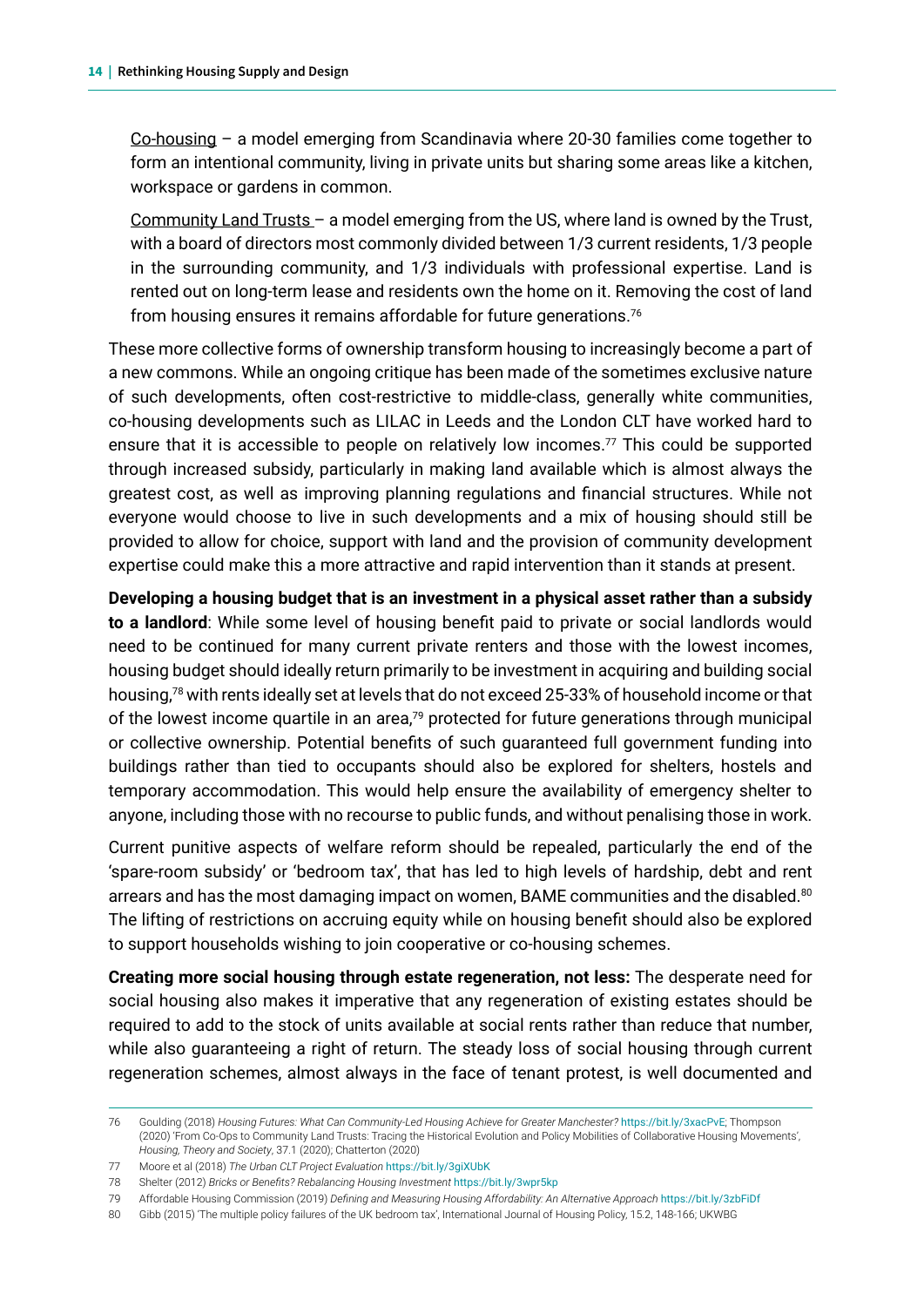should not be allowed to continue. $81$  All estates should be understood as public assets and preserved as such, with more work done to explore how other municipal buildings can be converted into quality social housing. Local councils have sold an estimated 12,000 public spaces to private developers between 2014/15 and 2019—many to be converted into luxury flats rather than much needed social housing—bringing in £9.1 billion used to plug gaps in austerity budgets.82 Instead of such a sell-off, services should be fully funded, and public land kept in public use.

**Exploring land reform: additional policy to regulate housing markets, land and ownership**: The UN's rapporteur on housing has identified financialisation, where housing is treated purely as investment commodity, as central to speculative development, displacement and spiralling inequality.83 It skews development priorities away from community need towards highest profit, and pushes up land costs. A step towards comprehensive land reform is needed to support housing as a right rather than a commodity. Tax structures, regulation and the National Planning and Policy Framework should be updated following UN guidelines.<sup>84</sup> At minimum, these need to ensure provision adequate to meet current needs for social housing as well as goals for zerocarbon building and retrofit. Helpful policies could include strengthening compulsory purchase powers of local authorities and the development of a National Land Bank, Common Ground Trust and/or Land Commissions; increasing transparency of ownership; tightening banking regulations and guidance on real estate investment; changing tax structures to discourage investment in land as an asset, particularly by non-resident owners; regulating Airbnb and other tourist uses; regulating student housing; and increasing transparency and the democratic ownership of and participation in planning processes.<sup>85</sup>

<sup>81</sup> Lees and White (2020) 'The Social Cleansing of London Council Estates: Everyday Experiences of "Accumulative Dispossession"', *Housing Studies*, 35.10, 1701–22

<sup>82</sup> Davies et al, 'Revealed: The Thousands of Public Spaces Lost to the Council Funding Crisis' <https://bit.ly/3cwPmNw>

<sup>83</sup> Special Rapporteur (2017) *Report of the Special Rapporteur on adequate housing* <https://bit.ly/3wbPmtP>

<sup>84</sup> Ibid.

<sup>85</sup> Martin, Ryan-Collins, and Macfarlane (2017) *How to Fix the Housing Crisis: Take Land Seriously* <https://bit.ly/3wprOSF>; Grey et al (2020) *Land For the Many: Changing the Way Our Fundamental Asset Is Used, Owned and Governed* <https://bit.ly/3gjYNAO>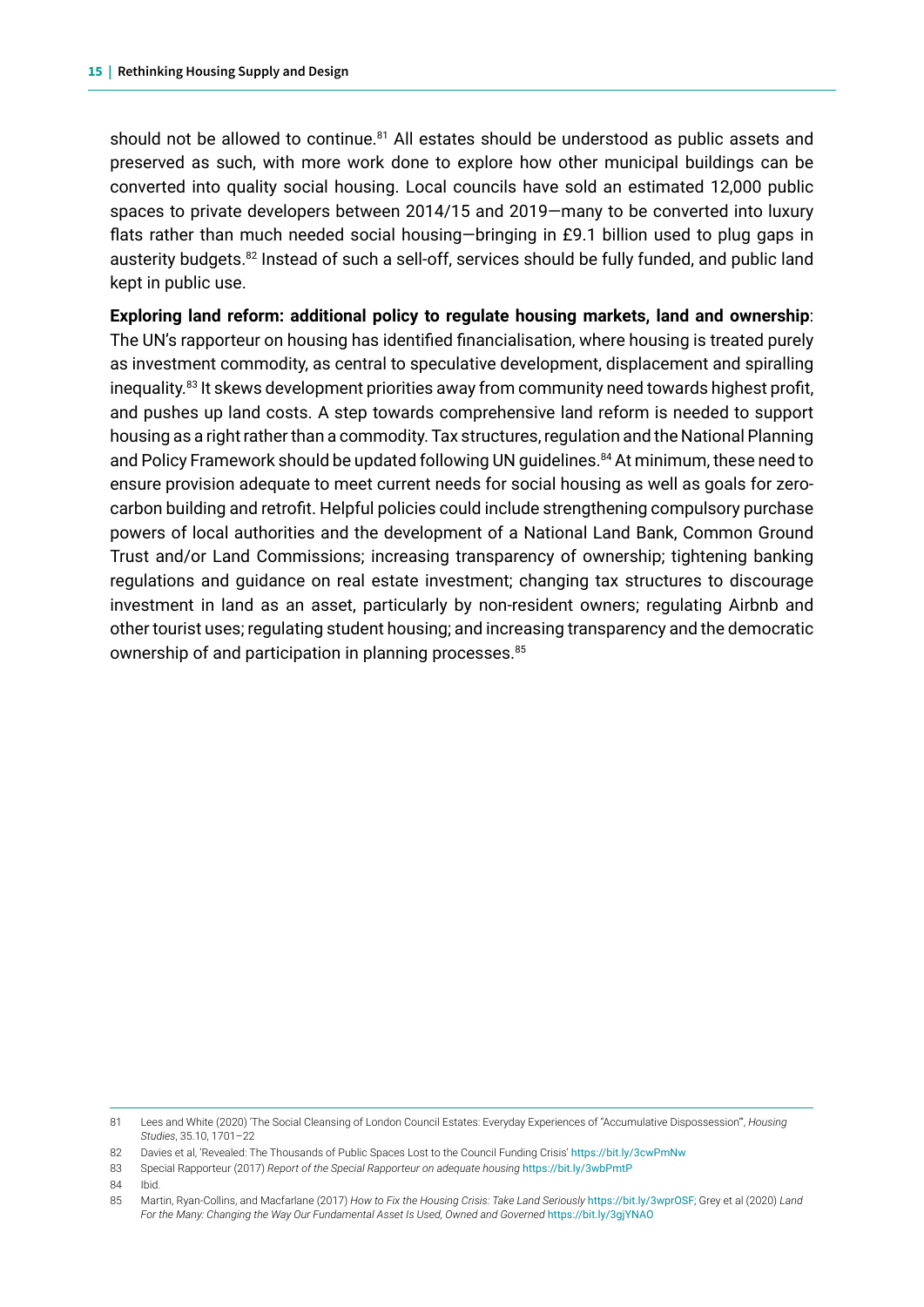# **Conclusion**

Housing affects our lives and wellbeing. Contributing to our sense of identity, it can shape our relationships to friends and family, our roles of care and how we relate to the wider social world.

An effective GND must address issues of equality alongside usual technical fixes of new green building and retrofit strategies. It must also reverse the underrepresentation of women and other marginalised groups in the construction and property sectors to avoid green housing strategies unintentionally contributing to the structures of profit and oppression that underpin the drivers of climate change itself.

The recommendations in this report form a solid foundation for thinking about the scale of intervention needed to confront climate change driven by capitalist and patriarchal forms of development. True sustainability will require transformation of the housing market, processes of planning and designing homes, their physical fabric, how they relate to their surroundings and how we live in them.